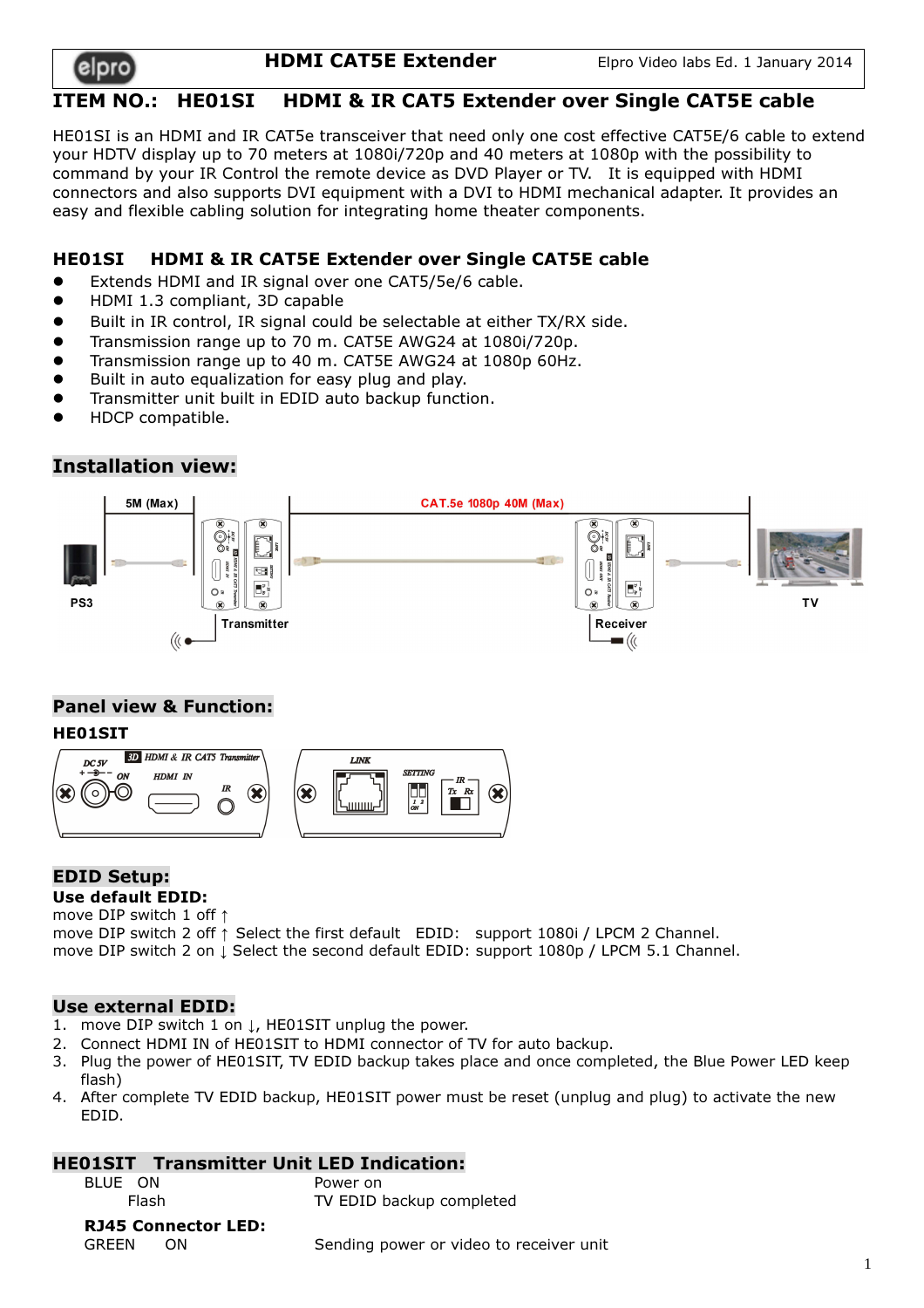### Dip Switch function:

- 1 ↑ Use the default EDID.
	- ↓ Use the backup TV EDID.
- 2 ↑ Select the first default EDID: support 1080i / LPCM 2 Channel.
	- ↓ Select the second default EDID: support 1080p / LPCM 5.1 Channel.

After complete Dip Switch setting, power must be reset ( unplug and plug) to activate the new EDID.

#### HE01SIR



### HE01SIR Receiver unit LED Indication:

BLUE ON Using external power adapter

#### RJ45 Connector LED:

GREEN ON Power and HDMI signal received from transmitter unit YELLOW ON No data input or signal too weak

### IR Switch Setting:



- 1. When use BD/DVD remote controller (DVD at remote side), HE01SIR IR switch move to RX and connect with Receiver cable; HE01SIT IR switch move to TX and connect with Emitter cable to spot DVD IR sensor.
- 2. When use TV remote controller (TV at remote side), HE01SIT IR switch move to RX and connect with Receiver cable; HE01SIR IR switch move to TX and connect with Emitter cable to spot TV IR sensor.

### Cable:

Link cable use high quality CAT5e UTP or CAT6 UTP cable AWG24. CAT6 cable is recommend based on distance over 30 meters. Do not use STP cable which can cause wrong image.

### Transmission Distance:

The transmission distance will be affected from different HDMI equipment and cable quality.

| <b>HEO1SIT to HEO1SIR</b> |                         |  |  |
|---------------------------|-------------------------|--|--|
| <b>Resolution/Cable</b>   | <b>Distance</b> (Meter) |  |  |
| <b>AWG24</b>              |                         |  |  |
| 1080p/CAT5e               | 40                      |  |  |
| 1080p/CAT6                | 45                      |  |  |
| 1080i,720p/CAT5e          | 70                      |  |  |